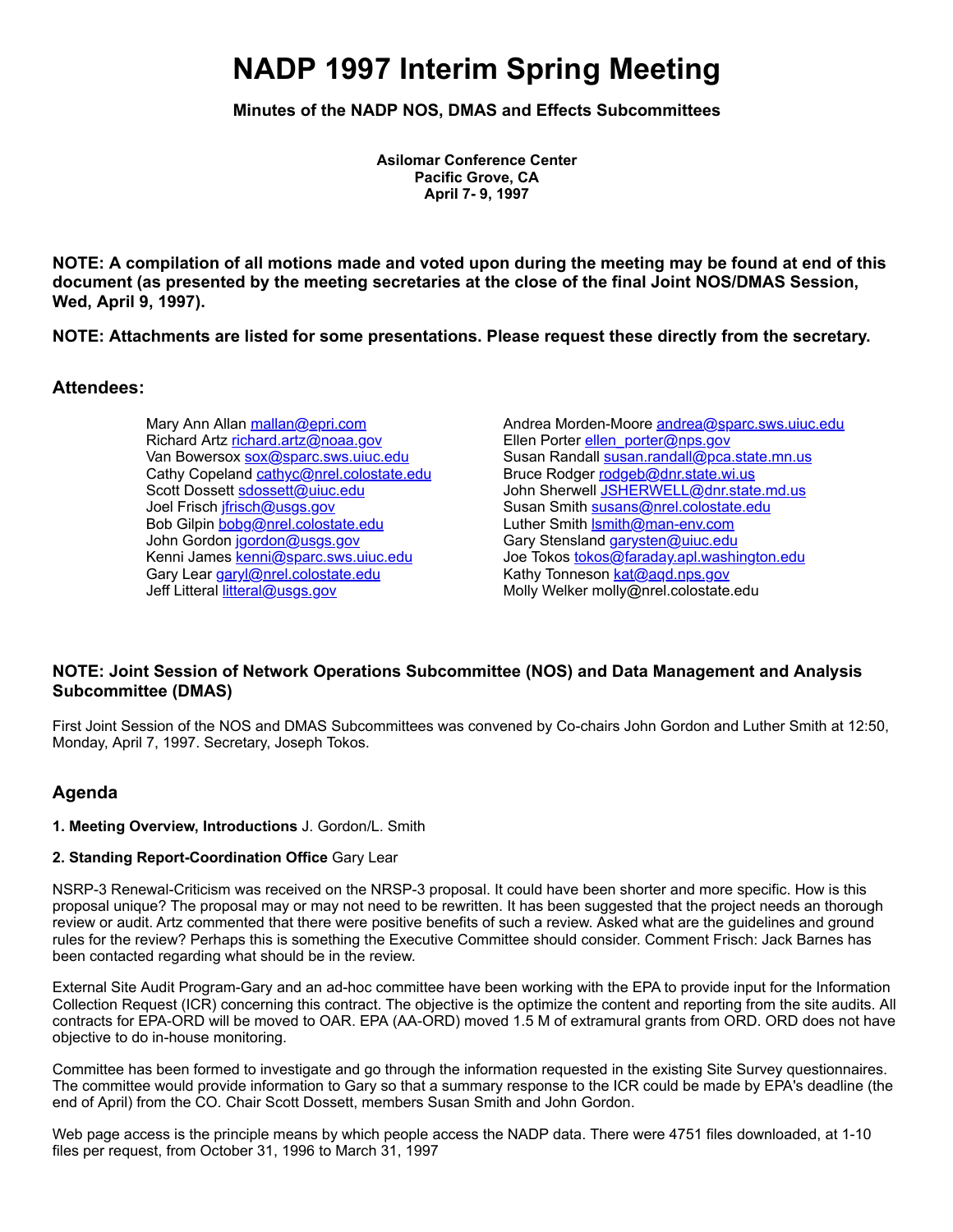Bob Gilpin has plans to redesign the computer system at the CO with the idea of moving to a PC Windows NT system.

## **3. Changes at NOAA: Implications for NADP/NTN** Rick Artz

Discussion of the 8% CSREES fee. Rick is afraid that this will result in the loss of NADP sites. Cost to NOAA will be \$16,000.

## **4. Standing Report-USGS External QA** John Gordon/Jeff Litteral

Blind Audit Program- Jeff Litteral will be running it. Shipping and containers issues, the overall impression is that the shipping process is not adding significant amounts of analytes. Nilles commented that shipping samples in bottles improved the quality of the data. Protocol change was a good thing. NO3 and SO4 still show higher variability at lower pH.

Collocated Site Program- On the collocation program, Literal reported that there were 4 sites with collocated stations in 1995- 1996 and that the program had been down-sized to 2 sites for 1996-1997 and for the future. Largest difference in collocated investigation is in Deposition Absolute Difference, caused by uncertainty in gage depth measurements. Nilles noted that the chemistry data from the ACM's is equivalent, but Belfort's are not. Artz comments that Belforts are neither sensitive nor precise. He noted Canadian sites have calculated 10-15% differences in deposition depending on the uncertainty in the Belfort readings. Frisch notes for reference that the results from CAPMON (is this acronym correct?) Intercomparison should be out soon.

Interlaboratory Comparison Program-Bowersox commented on the interlab comparison program. Labs that analyzed samples were regional or national labs. Comment by Artz that Mexican labs may be available through contacts from Bruce Hicks at NOAA-ARL. CAL performance was acceptable for most ions.

Intersite Comparison Program- John reviewed the performance of the last round. On corrective actions, M. A. Allan asked if there was any response to retests after Level 4.

## **5. Standing Report-CAL** Kenni James

NWRI natural waters intercomparison results were not too good. Eight out of ten samples received were greater than the 95th percentile concentration at CAL. Samples were re-prepared and sent out again. Artz asked for the number of participating labs (50-70). How did they all do after NWRI changed their samples? Answer unknown. Nilles notes that Keith Long at USGS in Denver runs an intercomparison program of 70-90 labs looking at major ions and metals in groundwater and precipitation. CAL should probably take part.

#### **6. Break**

#### **7. AIRMoN Update** Van Bowersox

EFOF- Van discussed current status of Electronic Field Observer Form project. Here AIRMoN sites enter data directly into an AIRMoN server at the Water Survey. M. Allan asked if data were entered real-time, or transcribed (re transcription errors). Will form itself go to CO? This has not been determined/discussed (Lear).Bruce Rodger asked how EFOFS are entered. Are there plans to provide/offer EFOFS for other sites in NADP? Not at this time (Lear). There were some comments received from site operators re CAL giving this work back to Site Operators to do (some discussion).

#### **8. Rain gage remote access** Van Bowersox

Cost of ETI gage is 3K without needed data logger. Other than that, ETI gage looks like the best one. However, this was not a large enough test to get a definitive statistical answer.

#### **9. MDN Update** Molly Welker

There are now 21 active sites in the Network, 13 are proposed. Six are presently inactive. The three next sites to come on will be NM, and EPA/NESCAUM funded sites in EPA Region 1 (ME and NH). After release of the Interim Network data (late 94 to end of 1995), requests have skyrocketed for 1996 data. The 1996 data will be transmitted to CSU in the near future, and should be released on the Web in summer 1997. Comments were made regarding the need for a Network QA site, and efforts to address the need for data on mercury in dry deposition. Artz commented on a dry deposition study in Florida.

#### **10.'Uses of NADP data' report** Mark Nilles

Copies are available of a report on the uses of NADP data (site visitors affiliation, what they intend to use the data for, etc). Not currently sorted for visitors looking specifically for Hg or AIRMoN info. Comments were received that perhaps report could be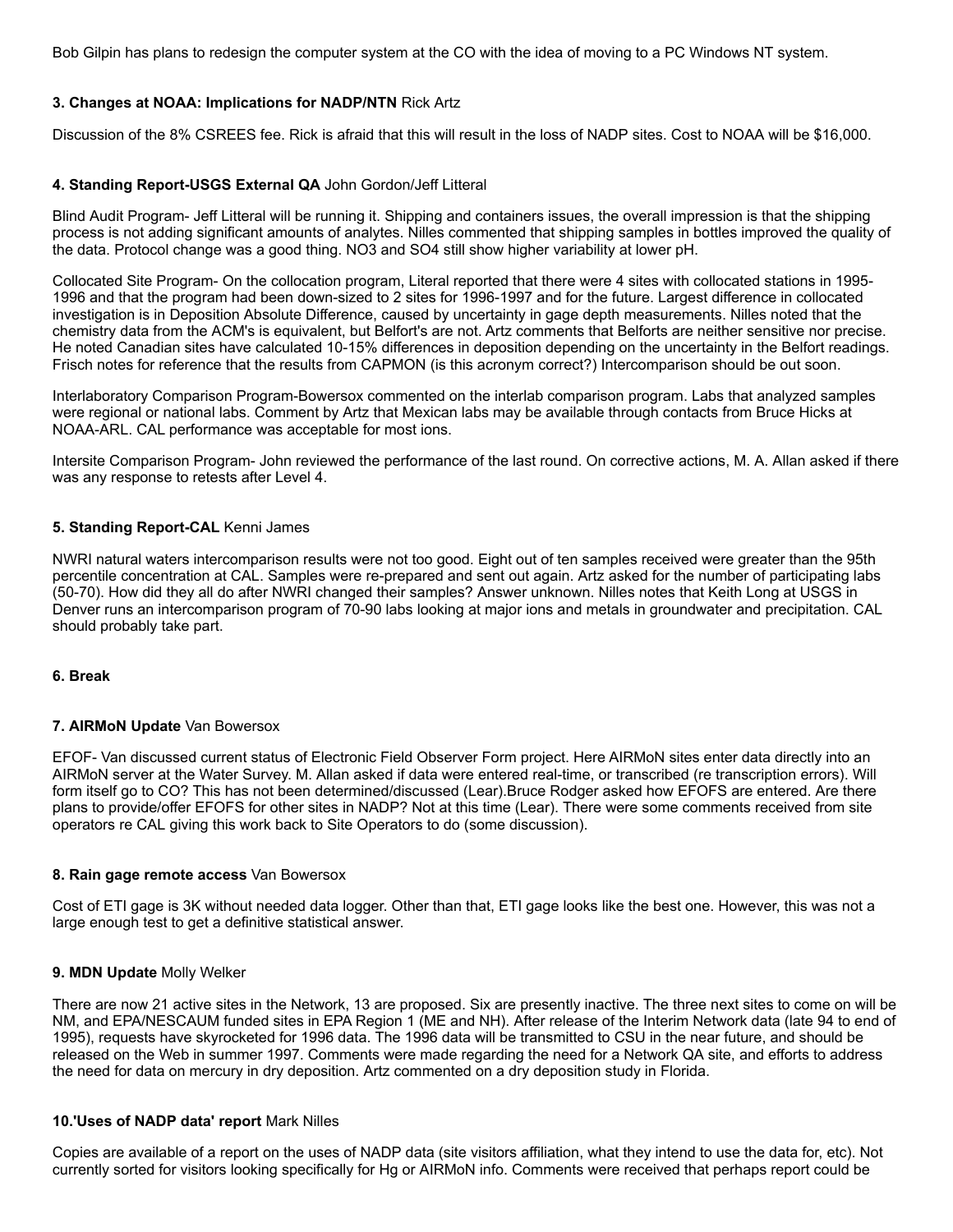more explicit on affiliations, but Nilles responded that the contact information is confidential and not released to the public by design. There should be clarification of how the contact info will be released or published. There are real semantics issues of how the contact info may be used and published. Publishing a contact list, even using just the affiliation info, is different than just saying that the information may be used to justify the program to Congress and others. Stensland comments that this report is very useful, and encourages simpler forms of the report (affiliation, state, numb er of times accessed, but not necessarily intended use). Every-other year for a publication of this sort of report seems sufficient.

Motion: USGS will prepare a follow-up report for Fall 1998 on 'Uses of NADP Data' (Nilles et al.) Motion approved without dissent.

## **11. Graphical Displays of NADP/NTN Data** Bob Gilpin

Different displays were shown, including a 4-year moving average of only the years filling all completing criteria, with different symbols for 'meeting' and 'not meeting' criteria. Comment Bowersox on how the first year is represented if it is a four-year moving average. Reply is that the first year would not show up until the end of the fourth year. Bowersox suggested just plotting first year by itself, next year as average of the first two years, etc., until the first 4-year average can be generated. Other displays: season plots on same sheet, trend-charts. Suggested scholarly text is appended to views to explain to lay-user what the data represent. Total number of charts would be about 2000, taking up about 20Mb on disk. Not too large. Would like to make annual updates and automatic process in the generation of such plots. Comments were received that box-and-whisker plots were very useful, and should be considered as a display (Artz/ Stensland). Luther Smith feels perhaps they may be too detailed.

## **12. Isopleth Maps of NADP/NTN data, Other map displays of data** Gary Lear

Map choices on the web: specific years, varying color scheme choices, type of output (landscape or portrait, etc.) Consecutively running graphical displays provide unique perspective on data and trends. Examples are putting single frames into MPEG animations. Sherwell asked if data could be cropped to show regional-scale distributions. This is not yet available. Bowersox commented that the NADP logo should appear on any downloaded image; very useful for PR purposes. Comments on animations: Movies are probably not immediately useful; perhaps in the future.

# **13. NADP Marketing Issues** Gary Lear

Press Releases could be made which advertise the availability of new maps and chart products. What needs to be done? Marketing needs to be a concerted effort to send new items to potential sponsors. Availability of existing data products needs to be better advertised. Comment by Dossett that data request post-cards could include box to check if user wants to receive updates. There presently is no method for tracking the reader service cards for types of info requester, data needed. A need is seen for a committee to develop and keep up with marketing issues, e.g., post availability to news groups, press releases, update data product availability, generate hit-lists of potential sponsors, etc.

Motion: Ad hoc committee should be formed to address NADP marketing issues and make a general outline for presentation to Exec and Budget Committees at the next meeting. Committee Chair G. Lear; members J. Sherwell, M. A. Allan, M. Nilles, and S. Dossett. Motion made, seconded, and approved without opposition.

## **14. WMO update** Rick Artz

Artz made a presentation, and asked for votes for one site from each EPA region to be used by WMO. Results of poll:

Region 1: VT99 2: NY08 3: PA15 4: TN00, FL03 5: IL11 6: TX56 7: KS31 8: CO22, SD08 9: AZ03 10: OR10

Session adjourned 5:37 PM.

# **NOTE: Joint session of NOS and DMAS**

April 8, 1997 Afternoon Session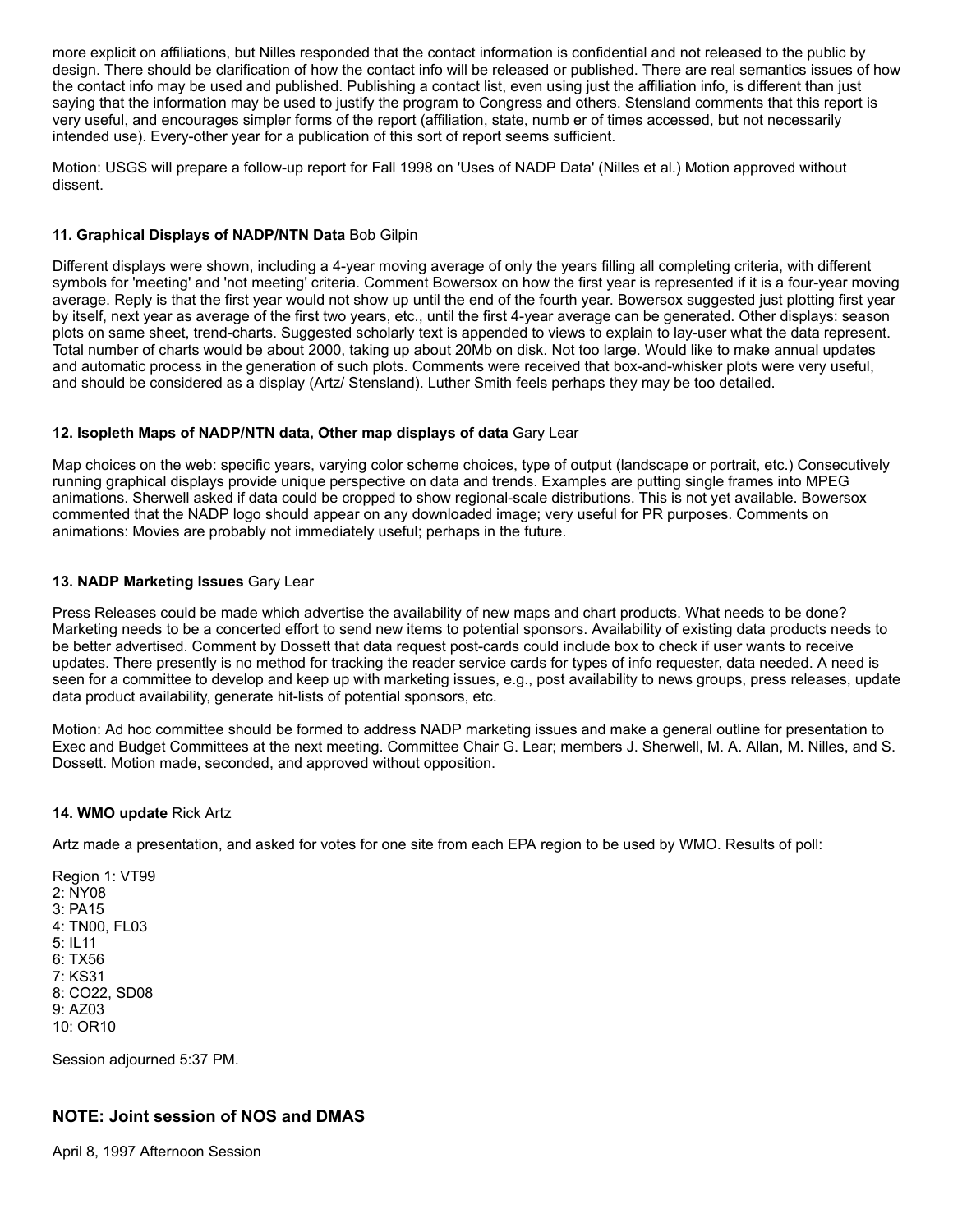# **Agenda**

#### **1. Rain Gage winterization - data and recommendations** Andrea Morden-Moore

Andrea presented data from her site-by-site analysis of critical time periods for winterizing the recording raingages.

Motion: Update winterization-notification letters to reflect data presented by Andrea on % frozen samples received even in summer. Amendment was made that Andrea Morden-Moore, Scott Dossett, and Van Bowersox determine the method of notification (e.g. separate letters per site, CALendar, etc.) in the near future (before mid-summer). Motion carried.

## **2. Synoptic snow survey data** Kathy Tonnessen

Kathy described the snow sampling efforts conducted throughout the Rocky Mountains by the NPS and the USGS-WRD, and compared the chemical loading estimates for the winter season with the NADP deposition sites located nearby to some of the snow synoptic snow monitoring sites. Winter loading estimates were consistently lower using NADP methods because some dry deposition was incorporated into the seasonal snowpacks. She concluded that "snowpits sampled at maximum accumulation are good winter loading estimates and this type of sampling can supplement NADP estimates of loading at high elevations".

#### **3. Site Issues** Susan Smith/Scott Dossett

Susan and Scott brought the following issues to the committee for advisement and consultation.

Motion: Grant 6-months extension to TX10 for their inability to do lab. measurements, Motion passed without dissent.

Motion: Name of NY99 will remain as West Point. All that is possible will be done to credit site operators for their involvement. Passed without dissent.

Motion: MT13 in NE Montana was inaccessible for most of winter (has not started sampling yet). Dossett would like to see something done. Postpone MT13 site relocation for 1 year until more information on site performance can be evaluated. Discussion ensued and the motion was withdrawn. A relocation action-process was decided to be premature. Susan Smith will keep in touch with the Site operators.

Motion: Recent contacts between CAL Site Liaison and field operators made it known that they were reporting ppt. from a nonstandard (Nipher shielded) raingage. CO will work with CO98 so they can provide alter data. It is desired that CO98 switch and supply Alter data from now on. Motion carried.

## **4. Break**

## **5. QA Plan Update** Molly Welker/Gary Lear

Motion: Discussion of the recent history of QA Plan revision. Separate QA plans will be written for NADP and MDN by Molly Welker, and AIRMoN by the CAL. Motion passed unanimously.

## **6. Mercury and event sampling in Wisconsin** Bruce Rodger-Wisconsin/DNR

The mercury monitoring programs being conducted in Wisconsin include the following:

1. Four (4) MDN stations located at Brule River (WI08), Popple River (WI09), Trout Lake (WI36) and Lake Geneva (WI99).

2. Seven (7) Swedish (IVL) passive bulk samplers. Three are with MDN samplers at Brule River, Trout Lake and at Lake Geneva. Three of the four remaining IVL samplers are collocated with NADP stations at Suring (WI25), Wildcat Mountain (WI98) and at Lake DuBay (WI28). The remaining IVL sampler is located at Devil's Lake State Park in south central Wisconsin.

3. Two (2) event samplers using MIC type B1C samplers equipped with an insert developed by Dr. Gerald Keeler of the University of Michigan. These samplers will collect wet-only samples on an event basis at Wisconsin's Trout Lake (WI36) and Lake Geneva (WI99) NADP/MDN/IVL stations. Event sampling at Trout Lake will begin by September 1997. The Lake Geneva site should be on-line by late fall 1997.

The mercury data sets from the Trout Lake and Lake Geneva sites will allow for comparison data between the three different sampling methods employed at those 2 stations and a comparison of event versus weekly integrated sampling.

Terror-Eyes; Bruce brought and displayed some "anti-bird" hardware he has been using at several of his sites. This large "owl" balloon and holographic tape are proving effective in reducing the incidence of contamination from bird residue. Bruce shows several pictures of the installation, without a motion or vote the committee signaled it's approval for the product and the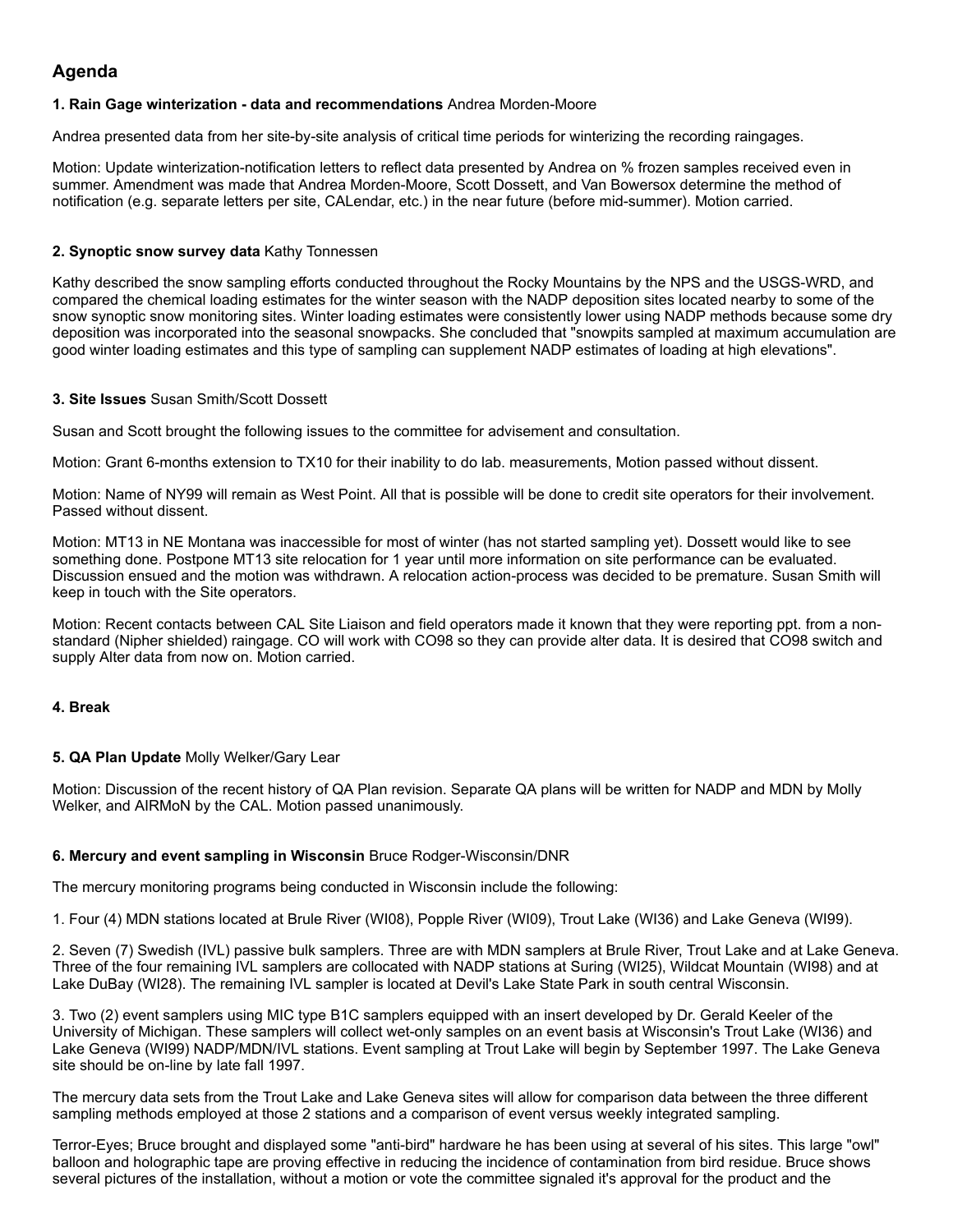## **7. Blank Correction MDN** Joe Tokos

Joe was prepared to answer a question about how much the deposition numbers could be off if the sponsors did not correct the raw ng/sample data delivered to them in the Interim network quarterly reports. (Interim Network data published on the Web has been corrected for Field Blanks(FB), only). The present procedure for dealing with blanks in the MDN (subtracting a quarterly mean sample bottle blank of 0.04-0.08 ng/sample, which is equivalent FB samples) corrects for about 50% of the total blank value. The other 50%, an additional 0.05 ng/sample, determined by System Blanks(SB), comes from the upper glassware (thistle-tubes and big funnels) and has not been subtracted from any data reported to date. Deposition numbers sent to sponsors in each quarterly report beginning with the third quarter report of 1996, and in continuing reports, have been corrected for FB only. A histogram of ng/sample for all MDN samples, from day one of the Interim Network to the end of the first quarter of 1997, shows about 15% of the total 900+ samples falling into the most frequent, 1-2 ng/sample bin Because current deposition data is not corrected for SBs, deposition may still be overestimated by around 5%. Because the total number of SB determinations is small, data will not be corrected for this offset at this time.

#### **8. MDN Metals and/or Organics Framework** Joe Tokos

Overheads were presented. Discussed incorporating new chemical species into the NADP framework. Do we need a survey of NADP sponsors, state PCA's, EPA- what metals are of interest? Gave some ideas on how we bring new measurement programs on-line. Made a cost-per-suite of 8-15 metals (ICP-MS) from Frontier Geosciences (HAL) to site sponsors.

## **9. Field Blank Update** John Gordon

John reviewed the progress on the new Field Blank (FB) program. FB's are being received and processed at the CAL. Concerns were voiced about how much we are pushing sites to do for the external programs. Dossett raised concerns about either increasing the frequency of the submissions or limiting the permutations of the study so that meaningful analysis could be performed. Gordon will consider this.

#### **10. Low volume sample analysis-recommendations** Gary Lear/Van Bowersox

Gary and Van reported on the options available for processing low volume samples. Discussion of cost savings followed.

Motion: Propose to Exec and Budget Committees that DA samples may be eliminated. Motion carried.

Motion: Propose to Exec and Budget Committees that hard-copy of the NADP annual data report could be eliminated. Motion carried without dissent.

Joint Session of NOS/DMAS adjourned at 5:20 PM.

## **NOTE: Joint session of NOS and DMAS**

Final Joint Session of the NOS and DMAS Subcommittees was convened 0820, Wednesday, April 9, 1997, by Co-chairs John Gordon and Luther Smith, Secretary Susan Smith.

# **Agenda**

# **1. Report on NAPAP advisory meetings/Status of USGS support for NADP/NTN** Mark Nilles

It was a busy spring in the USGS offices. Mark will stay with the acid rain program, which will be transferring to NAWQA. He does not foresee any major changes in 1998 or 1999. Current proposed administrative budget has eliminated line item that says acid rain, but final decision has not been made. He is still assuming the same amount of funding will be available (1.72 million?). NAPA report will be coming out and copies will be available late summer, 1997.

# **2. Siting Criteria Deviations** Luther Smith

He showed overheads of Siting Criteria deviations, and went over siting criteria from RTI sheet. Some questions were voiced about derivations. Should this data be made available? He showed a strawman proposal with suggestions of his own. Discussion items included whether CO has RTI violations in electronic form. The CO is planning on having a proposal by fall on this topic.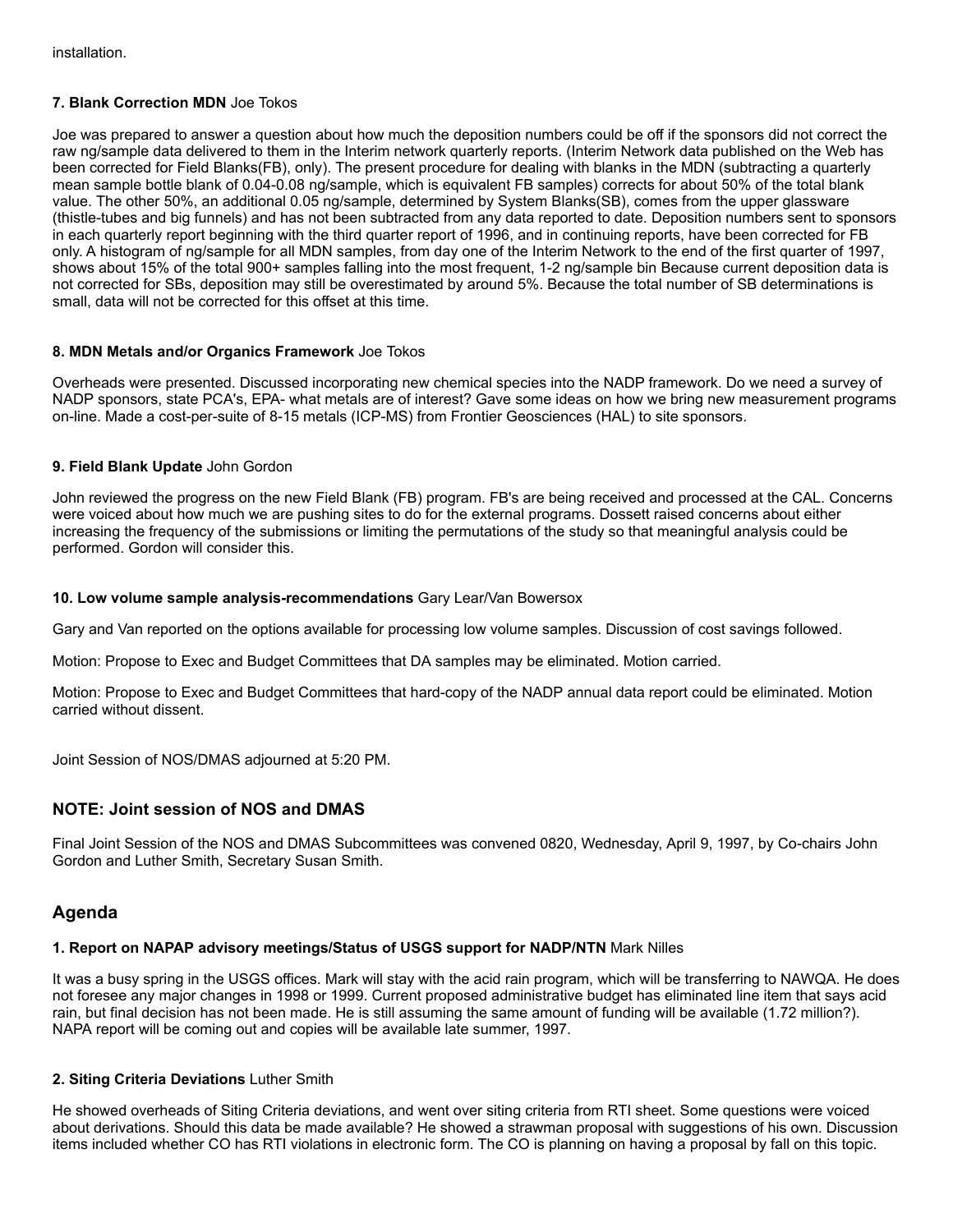#### **3. NADP Archive Sample Utilization** Mark Nilles

Mark showed overheads of subsampling and other sample liquid utilization criteria. Discussed current policy about archive samples in long term storage at the CALs. Proposed solutions such as implementing a well-defined sub-sampling policy for NADP/NTN and AIRMoN archive samples. Submitted policy for archive sub-sampling and a protocol for developing same.

Point 1. NADP archive sample sub-sampling or other utilization. Currently there is no protocol or policy for approving the subsampling or other utilization for NADP/NTN and NADP/AIRMoN archive samples within the retention period.

Point 2. Requests are forthcoming asking to subsample or utilize samples within the retention period. Proposed solution: Implement a sub-sampling policy for NADP/NTN and AIRMoN archive samples. Further enhance scientific value of the network. Leverage network investments. Ensure the network retains some sample through the retention period. (No total usage). Ensure NADP will be the repository and disseminator of sub-samples. No third-party coordination or re-dissemination.

Point 3. Proposed policy for archive sub-sampling. Requests for sub-sampling of archive samples will be forwarded to the NADP coordinator. Requests for sub-sampling of archive samples will be forwarded by the NADP coordinator to the Chair of the effects committee and to the Director of the CAL. These three individuals will comprise an ad-hoc subcommittee of the executive committee to prepare a sub-sampling plan.

Point 4. Protocol for developing the plan. Annually (or semiannually as needed), a conference call will be initiated between the ad-hoc committee and the investigators requesting archive samples. During this call, develop a sub-sampling arrangement for the following year. If the requesters cannot agree on a plan, the ad-hoc committee will develop a plan following the call. The plan will be approved at the Fall or Spring executive committee meeting. Implementation of the plan will be carried out by the Director of the CAL.

Point 5. Other requirements. An individual requester or the EXEC committee may terminate the arrangement at any time. Present progress at the NADP Technical committee. Credit the network in all publications and presentations based on data.

Motion: Accept the plan described above.

Ammendment1: Issues to be resolved by ad hoc committee before Exec. Committee meeting. Committee to be composed of Effects Subcommittee Chair, Director of CAL, and coordinator of CO.

Amend. 2: Chair of this committee will be CO Coordinator (Lear). J. Sherwell and Van Bowersox are committee members.

Amend. 3: There will be a charge for utilizing the sample archive.

Amend. 4: There will be a six-month delay period before release of archive samples.

Amend. 5: Other details to be worked out by the committee.

Motion passed as amended.

#### **4. Ion balances since the protocol change** Andrea Morden-Moore

Andrea spoke about ion-balance changes to samples after the change in bottle protocol. She presented equations for calculating ions and ion balances. She showed several graphs and tables showing: ion % differences, pre- and post-protocol changes in field and lab pH.

Histograms and scatter plots that were presented by Andrea have been sent to Susan Smith as attachments/enclosures.

#### **5. Break**

## **6. Web Page Distribution of minutes - Is it working?** Scott Dossett

Dossett asked how the system of web publication of the minutes was going, how easy it was for the CO to process the information and what changes might be necessary. Considerable discussion.

Motion : All presenters provide info for inclusion in the minutes in html or WP7 format for text, and gif format for figures.

Amendment: Items should be submitted no matter what the format, rather than presenters not submitting anything. CO will assist. Amendment was made to allow 10 days after the meeting to send materials to the secretaries. Motion passed as amended.

#### **7. CAL Site Communications (Memo Updates)** Scott Dossett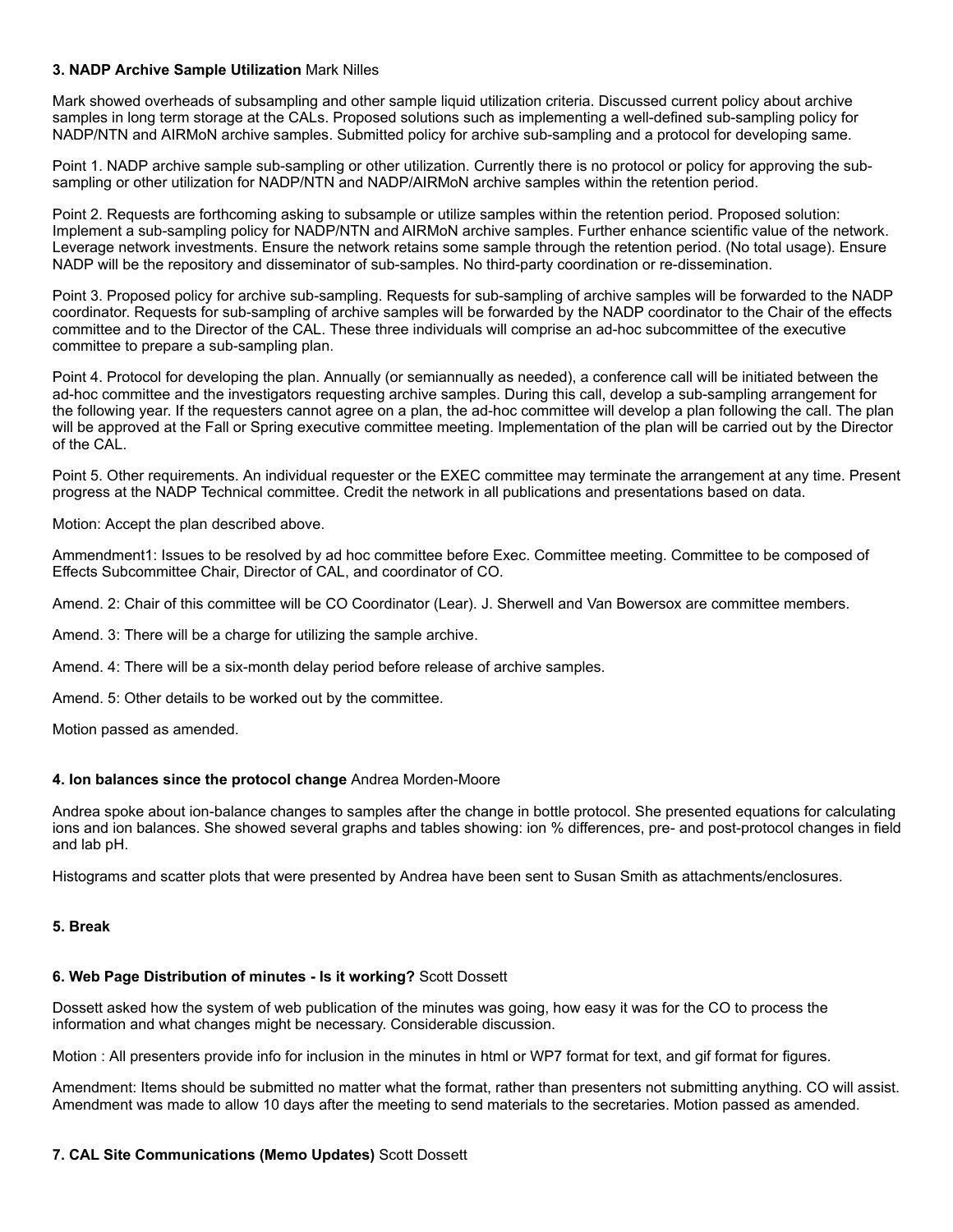Scott showed overheads of: a memo that goes out to sites about sample problems, omissions or errors, a new update memo about the new Broadley-James pH electrodes, a new CAL electrode performance report, and an example of the new CALendar. Finally, an overhead showed recent pH check-sample measurements.

#### **8. Effects Committee Report on Nitrogen Brochure**

PROPOSAL: Prepare brochure on nitrogen deposition and its effects on ecosystems and NADP's contribution to understanding the problem.

Effects committee members explained the details of the proposal for this brochure.

PURPOSE OF BROCHURE: Brochure Would Answer: -What is nitrogen deposition? -Where does it come from? -How is it measured (NADP=s role)? -What effects does nitrogen deposition have on the environment? -What is NADP=s contribution to understanding seasonal and spatial trends in nitrogen deposition?

Note: Brochure would also include general information on NADP. The brochure would include relevant references in literature and on the Web.

BROCHURE AUDIENCE: Brochure Length and Scope Topics and Leads Areas of Concern

Brochure Production (Lead: Molly Welker, with help from Coordination Office) - Brochure will be produced in the Coordination Office in a format compatible with the Web.

The above proposal was presented, the following suggestions were made:

-Finalize the brochure by the October 1997 Meeting in order to utilize available funding. -Develop and apply distinctive "signature NADP" format that would be useful in future publications and would give publications an easily identifiable look. -Use 2-color scheme.

Motion: to produce the brochure was passed.

#### **8. Revisit previous items, locations for spring** Gordon/All

'98 meeting, report from Effects Committee, and wrap-up.

Albuquerque, NM was selected by vote as the site of the Spring Meeting.

#### **ADJOURN MEETING**

## **NOTE: Network Operations Subcommittee Only Meeting**

Asilomar, California April 8,1997

**Officers:** Chair: John Gordon, Vice Chair: Scott Dossett, Secretary: Susan Smith

The meeting was called to order by John Gordon at 8:20 AM.

The following people were present:

Rick Artz Scott Dossett Joel Frisch John Gordon Kenni James Gary Lear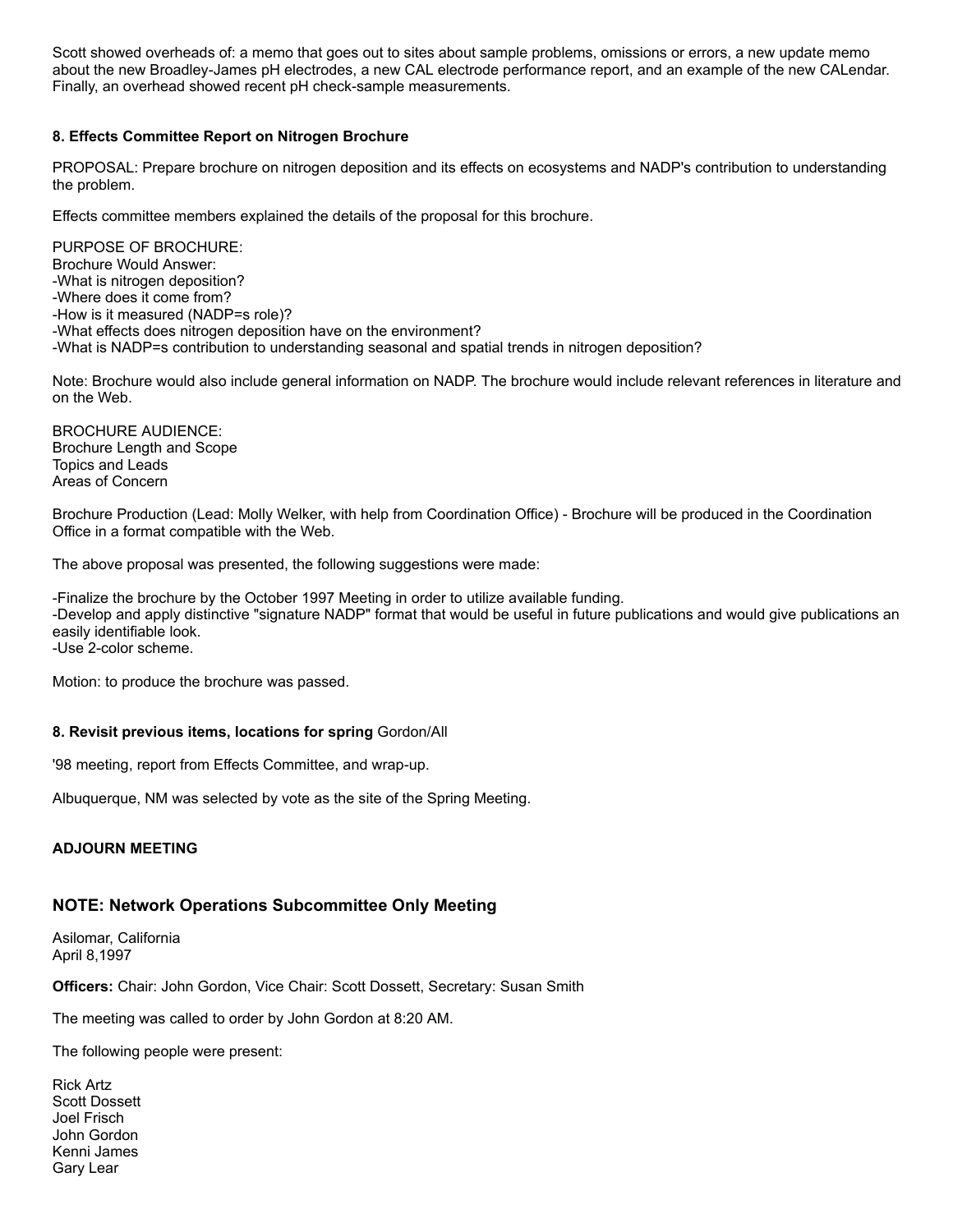# **Agenda**

## **1. Minutes of the last meeting**

Motion: To approve the fall minutes from the Williamsburg meeting. Passed unanimously.

#### **2. Field Operations Manual Revision - Progress report and update on distribution** (attachment A) Susan Smith/Scott Dossett

Scott reported that the two revised sections are being distributed to site operators in the black boxes when they are sent to sites with the buckets. There was discussion about how to distribute the rest of the manual. Susan Smith proposed to wait until the rest of the manual is finished and then distribute the entire revised manual to everyone who needs one. The manual is to be done by October 97 (at least a draft). The committee agreed that the manual should be sent out as one unit when it is finished. There was discussion about future revisions and how they should be distributed.

Motion: After this Site Operation Manual revision, updates will be annual and submitted on a section by section basis at the Spring meetings. Passed unanimously.

A committee was formed to review and give editorial comments for the current manual revision, consisting of:

Joel Frisch, USGS Susan Randall, MPCA Jim Trochta, WI25 operator Cathy Copeland, CO Jane Rothert, CAL

A schedule for the revision is being set up at the Coordination Office.

# **3. Replacement Parts Update/ACM Visit** (attachment B) Joel Frisch

Joel Frisch talked about his recent visit with Wally Weber. He handed out a letter he had written concerning the visit. Joel is trying to get a hold of the vice president of a company that may be interested in buying out ACM. Joel reported that as Wally renovates each box, he puts in changes and keeps a log of it. Wally has made several changes and the boxes are all different. Joel doesn't think that we can go outside of ACM for repair because of all of these different changes. There followed a discussion on going outside for motor box repair and the pros and cons. Joel told the committee that when Wally gets a new motor he immediately strips out the gears and puts in his own. This discussion ran into the issue of having another person repair the equipment. Susan Smith told the committee about Brian Jesse, an independent person in Fort Collins attempting to repair motor boxes and sensors. She had a resume from him that she passed around, and said that he seemed pretty competent. Susan recommended going ahead with Brian to see if he could fix the boxes successfully, and then test out his results.

Motion: The Coordination Office proceeds with developing a relationship with an outside person to repair the COED equipment. The expense is at the discretion of the Coordination Office. Immediately start motor box, sensor and event recorder work and report results at the next meeting. Passed unanimously. *Scott Dossett wants it noted here that he remembers the motion differently, including in it a specification to find 2 separate vendors.* There was some discussion about searching out two different vendors so we wouldn't have the same problems we had before with relying on a sole source vendor. The committee suggested that Brian Jesse come up with a repair rate per box, excluding costs. Scott Dossett asked Gary Lear if we had enough cash reserve to buy Wally's equipment if he does retire. Gary said that although it was a good idea, it was unlikely. If that happened and there was no one to take over, we would probably look for another vendor.

# **4. COED Inventory Report** (attachment C) Susan Smith

Susan Smith presented an overhead of the current inventory. Wally Weber has returned the majority of the parts that he had. She showed a significant decrease in the number of parts at Wally's and an increase in the numbers at COED. Several sites that still haven't returned loaned and broken equipment were discussed. Susan and her student hourly workers have aggressively used phone calls, emails and finally letters to the sites with the overdue equipment. They continue to make progress in getting delinquent parts returned, and plan on keeping it as a priority until the inventory is cleaned up. Shipping of rain gages was then discussed, and Scott and Susan said that rain gages shipped in the future would be shipped in two separate containers, with the guts and the housing separate. They think that they will ship better with less disruption to the parts. A discussion followed about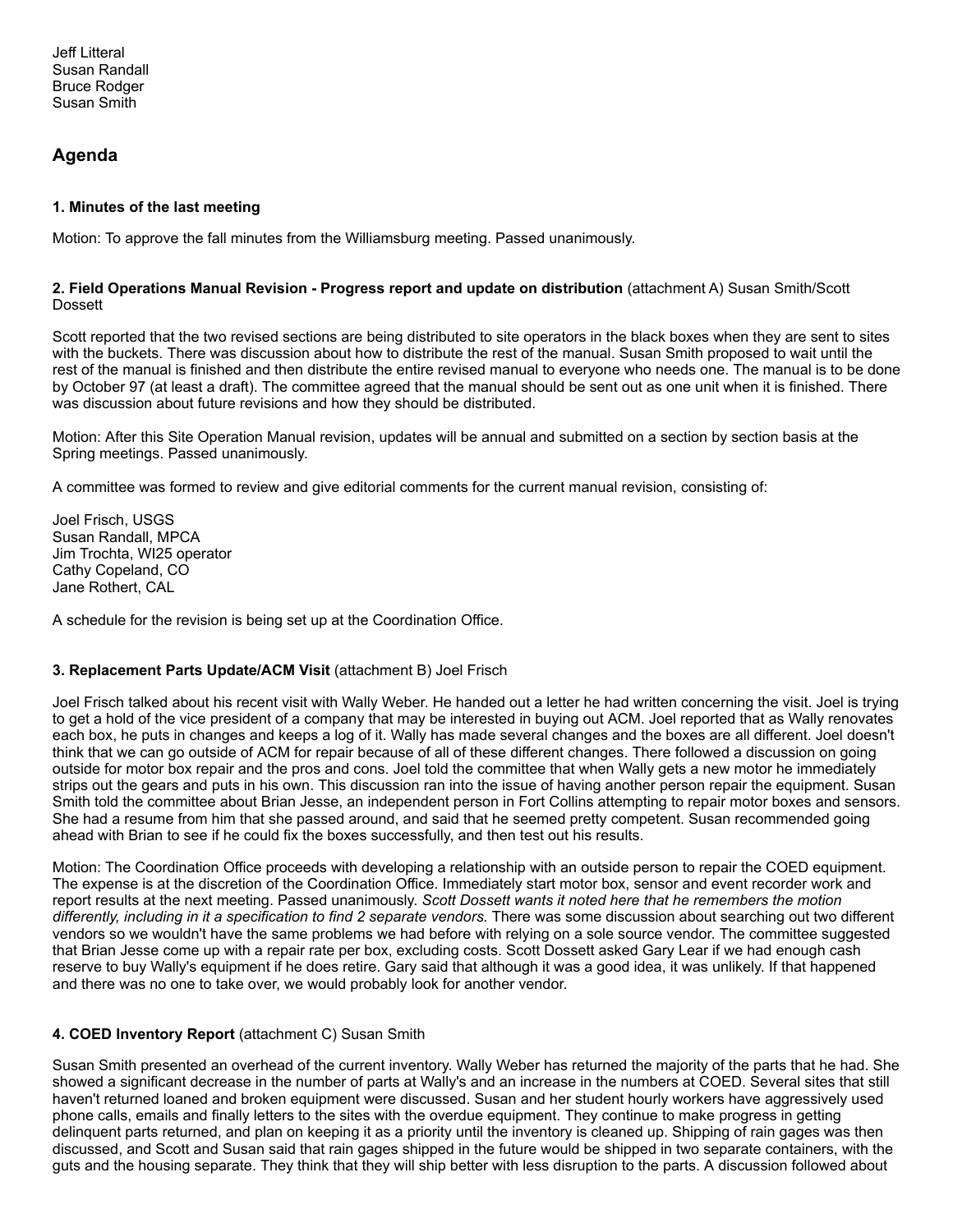the refurbished rain gage program.

Motion: Replace 20 rain gages as a goal for the remainder of 1997. Passed.

Motion: Implement rain gage replacement at an interval of every 5 years for each site, which is approximately 40 gages a year. Amendment - Generate a rain gage replacement requirement statement, which will be presented to executive committee and the budget committee. Passed unanimously.

The committee to write the justification consists of Susan Smith (chair), Joel Frisch and Scott Dossett.

## **5. Site Equipment Committee Report** (attachment D) Susan Smith/Scott Dossett/Joel Frisch/John Gordon

Susan Smith showed an updated parts list. She said that the only parts needing to be addressed were the motor boxes, event recorders and sensors (the parts that Wally fixes). Susan recommended that we find an alternative repair agency.

Motion: Accept the recommendations of the repair committee and locate alternate repair agencies for the motor box, sensor and event recorder. Passed unanimously.

#### **6. ARS Motor box Repair** (attachment E) Susan Smith

Susan Smith presented a chart of the parts that ARS has repaired, those that never worked at sites, and how long they have had broken parts at their office. She said that it is a real problem getting parts back from them, and that even when they did, the success rate of the parts was not very good. She has not heard from them since December 1996. She wants to get all of the parts back from ARS and sever the relationship. Proposed Action: Retrieve all of the equipment from ARS and only pay for what was repaired. The committee agreed with this action.

#### **7. Motor box Redesign** (attachment F) Scott Dossett/Susan Smith/John Gordon

Susan and Scott presented information on the equivalency of the USGS collocated site collection efficiencies and the upgraded motor box efficiencies using data provided from the Collocated Project by John. The new design proved equivalent to the old design. As shown on the graphs, the new design performed within the expected range of the old motor boxes. Both Scott and Susan want the redesigned motor boxes to be able to be put into the COED stream, and to be able to use the schematic to pursue upgrades to the 4 basic circuit changes.

Motion: The redesigned motor box is equivalent to the regular ACM boxes in the network.

Amendment: Use the four ARS redesigned boxes in the network interchangeably with the ACM boxes, and shop around the redesigned ARS schematic when the appropriate time comes. Passed unanimously.

## **8. 11-7 Grid Sensor Study at CAL** (attachment G) Scott Dossett

Scott Dossett presented data on the difference between the two ACM sensor designs, the 11 grid and the 7 grid. The 7 grid is the old style, and the 11 grid the newer. Wally will change the grids out for free if they are sent to him. Molly Welker's use of the 11 grid in MDN prompted Scott's study. He is not ready to recommend it for use in NADP/NTN sites; he wants more time to study it. Susan Randall said that she has used 11 grids on her MPCA sensors for 15 years. Her 11 grid sensors have windshields on them and she is willing to share her data. She can run a test side by side. Scott will continue to run his study and report on it again.

#### **9. CAL Aerochem Bottom Enclosure Design** (attachment H) Scott Dossett

Scott Dossett showed his schematics for the bottom enclosure. Several sites have asked Scott about enclosures and 3 have implemented them. For NC45 this has been a major improvement. OR10 is enclosed, and WA24 may be. Scott said that the feedback wasn't what he had hoped for when he sent out the notice. He got maybe a half dozen responses.

The meeting adjourned at 11:50.

# **NOTE: Data Management and Analysis Subcommittee Only Meeting**

DMAS Subcommittee was convened Tuesday 8:20, April 8, 1997 by Chair Luther Smith, Vice-Chair Bob Gilpin, Secretary Joseph Tokos.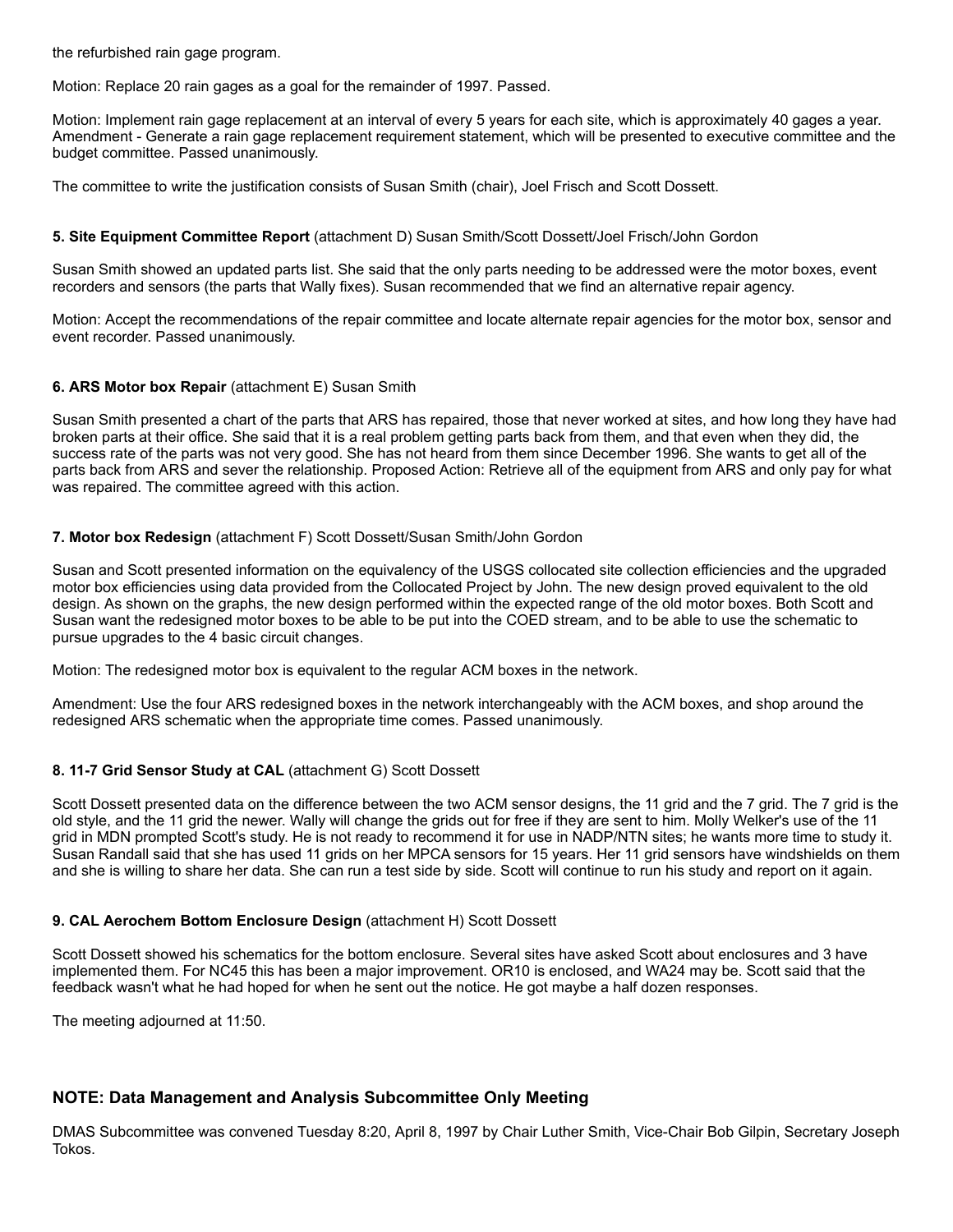# **Agenda**

# **1. Approval of fall DMAS minutes** Luther Smith

Motion: DMAS minutes from the fall meeting in Williamsburg, WA should be approved. Motion approved unanimously.

## **2. QA Questionnaire Report** Mary Ann Allan

NADP interest was to find out what QA information was available. A survey of 12 questions, two pages, was sent out. Nothing has been sent from CO, due to QA manager not being hired yet. Mary Ann will proceed with getting info from Program participants. References on existing QA parameters were received (blind audits, precision analysis, replicates, reanalysis, bucket/bottle comparisons, etc.). Gilpin: Had trouble fitting their data into the survey. Questions did not all apply. Was meant to apply to many different things. E.g. many data are already reported/owned by CAL. Many different names and terms for same data item exist (e.g. bucket/bottle comparisons have a few different labels). Questions were asked about whom is responsible for each parameter. Two-week samples belong where? Sample reps belong at CAL, etc. CO says EPA has transferred money, but none has been received, even after a few weeks time. This was meant to be an internal product to document the QA data associated with the network and to help assess which QA data ,if any, should be made more readily available to the data user. The exercise was designed to allow interested people to determine how well developed the resource is. Stensland asked if it would be possible to give short summary on web regarding the types of QA data available, including a list of all names used to describe this product. Can a short-list be published, with contact person? What can be given out, how many, and at what schedule? Comment was that the product should be designed to inform the user of the error associated with the parameter. Warning was voiced regarding publishing the whole list of information, without regard to how sensitive the information might be (on a Network PR level). Gilpin notes that CSU expects to have a QA person employed in 4-6 weeks, working, and able to give a report at the fall meeting.

Resolution made that CSU (Gilpin/Copeland) receive results of QA questionnaire prepared by M. A. Allan by late summer, reference sources of the extant QA parameters available. The information will be worked up by the new CSU QA person, and give an update at the DMAS at the fall meeting, 1997. A list will eventually be distributed.

## **3. Storage of Rain gage charts at CAL** Van Bowersox

Last year CO had the idea about distributing the Rain gage charts. Staff and charges were not set up to do a transfer to users. CAL said they could take them, but charts have not been received at CAL from CO. Van would like to change way they handle paper records.

Two separate batches are sent to CO (white and yellow). White gets annotated. At end of data screening, whites are photocopied and originals sent to CO, for answering questions. Copies of whites are saved at CAL for reference purposes (Expense is incurred). The yellow get stapled to gage charts at login, and sent to Scott for review. These are separated into hot and save as is. Used for consulting purposes, troubleshooting purposes. Yellows/gage are kept for several months after data is released. Gary proposes that system be changed before anything is sent to CO. Send all whites to CO, and CO faxes back ones that have a problem. Yellows will never go to CSU, but will be filed at CAL. If CO needs to see it, CAL will fax it to CO for use. Will get data into database a few weeks faster and it will save money. (This will make student sorters very happy)! Discussion followed concerning how the sites are sorted and filed, whether gage charts are attached, how far back, etc.

Motion: All annotated white FORF originals will be sent to CSU. Yellow copies and gage charts will be stored at CAL. Approved unanimously. To be announced by V. Bowersox at the Fall Technical Committee Meeting, 1997.

## **4. Revision of the bias advisory** Van Bowersox

Gary, Mary Ann and Van were on a subcommittee to revise the Notification of Changes in Important Procedure. Can now download a text and table showing median differences. Charged with modifying and changing descriptive text to show how differences in bucket/bottle depend on volume and sometimes volume weights concentrations. and update, and did a few iterations of an advisory to inform all users of correction updates. Newest paragraphs are the last two. Question; if one were a user, when would user change the data? Is difference shown in 92-93, can that same bias be assumed to be present in 83-84, etc? Smith expressed concern with how the correction should/would be made. Don't want to give impression that the formula shown is what should definitely done.

Should not be done on a sample-to-sample basis. Bowersox says only time that has been done was to look at data-set comparison. Some disagreement on whether one should adjust individual samples and generate average (this was done on a limited scale at CAL for analysis purposes), or simply adjust the average (L. Smith) for your own use. Stensland: some questions from modelers relate to when will NADP tell us what the correction will be, and when the corrected data be released. Smith suggests presenting distributions of differences (percentiles). Median values would remain the same, but may lose information on volume dependence of some ions. Include in advisory to an internal NADP report (e.g. Lynch et al., on adjusted-non-adjusted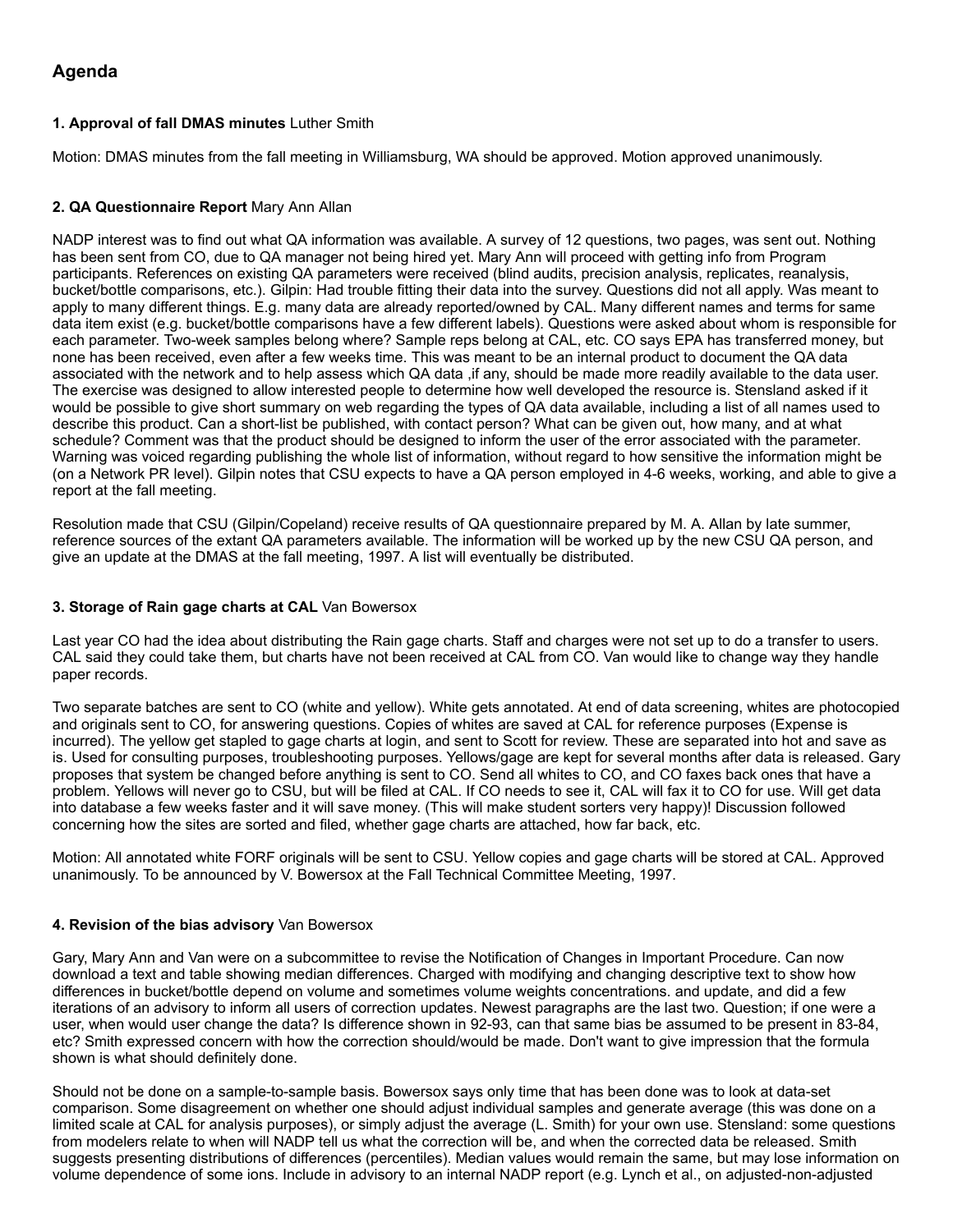data differences). Discussion included statement that sampling variability is greater than the bucket/bottle differences. Also, suggestion is that a formula NOT be presented, simply reference the work by Lynch et al. Smith very strongly objects to NADP correcting and re-issuing data. Database should remain as it is, and just supply the advisory (properly worded and referenced).

Motion: Accept Revision 1 of Bias Advisory (Bowersox).

Amendment to the motion was made to replace existing table with a table of percentiles and amend the text as required (L. Smith/V. Bowersox). Amendment carried 5 in favor to 3 opposed. Motion to accept Revision 1 as amended carried 5 for to 4 against. The revised advisory will be delivered to the Executive Committee by Luther Smith.

#### *Inclusion by Bowersox, sent 4/12/97:*

*Based on my notes from the Data Management and Analysis Subcommittee meeting, these are the numbers that Luther suggested be assembled in a table, along with text to explain how they elucidate the differences in the pre-1994 and new protocols. I believe Luther was going to take the lead in writing a new advisory for the Executive Committee, which next meets in May. I've listed the following percentile values, which can be added to the medians already listed in the table on the Web page. The number of samples in each set also appear in the advisory on the Webpage. These are concentration differences in (mg/L) units, except conductance (in micro siemens/cm) and pH.*

*5th 10th 25th 75th 90th 95th*

*calcium -.048 -.022 -.006 .009 .026 .043*

*magnesium -.003 -.001 0 .004 .007 .012*

*sodium -.025 -.016 -.002 .017 .049 .077*

*potassium -.014 -.005 -.001 .005 .014 .029*

*sulfate -.10 -.03 0 .05 .10 .14*

*nitrate -.16 -.06 -.01 .03 .10 .15*

- *chloride -.04 -.02 -.01 .01 .03 .05*
- *ammonium -.07 -.03 -.01 .03 .08 .12*
- *conductance -1.4 -.5 .2 1.9 3.9 5.8*

*pH<<4.6 -.02 -.01 .01 .06 .10 .17*

*pH>5.6 .08 .14 .24 .88 1.18 1.42*

*all other pH -.01 .02 .05 .24 .45 .56*

#### **5. Break**

#### **6. Field Validity Codes for AIRMoN** Gary Lear

Gary presented the codes now used in AIRMoN to validate data, analogous to NADP. Two codes are used for pH and conductivity, NADP/NTN criteria have been used to screen data, etc.

For AIRMoN, a very simple coding is used:

 $A =$  unquestionable quality B= questionable quality C= contaminated or known to be compromised.

Ratings and tabulations were explained, and examples were given. No pH 4.9 check solution exists for AIRMoN, pH 4.3 is used instead.

Motion: Accept the use of AIRMoN Field Validity Codes as described by Gary. Motion carried unopposed.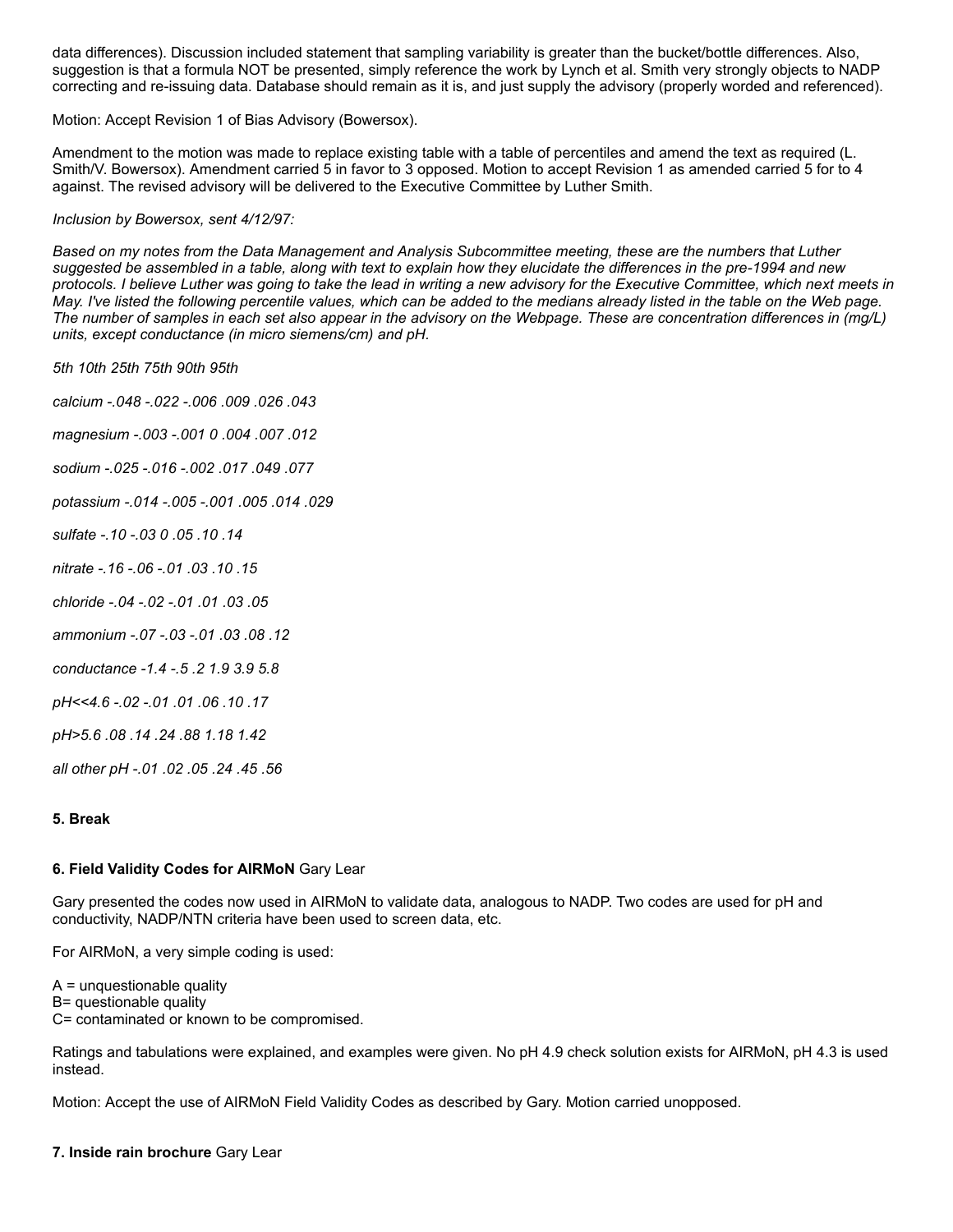Described minor corrections to the color brochure (two panels were switched in Grand Canyon photos, page 15. Panels out of order and caption incorrect). In last sentence of page 21, a line of text is missing at the bottom of the page. Happened when revision was made in text and when text was moved down, it was pushed off the bottom of the page. It was agreed that cost would be split in later printings, since Lear had not asked for a final blue-line copy. Errors should be accepted in these printings. Total recall should not be done, but corrections will be incorporated into second printing. 2000 prints were made; 600 to sponsors, 50 copies went to Adirondack Council, Site Supervisors were sent, others. Suggestions were made on who should receive copies as well: Site Operators should be sent as morale booster. State Ag Directors and Deans should receive as well. Major environmental groups should also receive copies. Nature Conservancy, Congressional delegations via environmental groups, Smithsonian, major newspaper science editors, Council for Environmental Cooperation (Montreal), every state air agency. Cover letter to Delegations should be prepared, explaining that NADP funding is up to you, without your support the program goes away. Simple sentence should be included in next printing identifying HAL and CAL by name and location. Frontier Geosciences Inc. (HAL) should also appear on inside back cover on list of NADP Cooperators. Lifetime of document is probably two years, then it should be reviewed and then possibly redone from scratch. It is about \$1 cost per each, at 1000 per printing, plus \$0.70 to mail it. There was a discussion regarding expense of production and shipping. A postcard asking if they would like a copy is an idea (Lear). These need to be collated by hand, but it is not necessarily expensive. Site sponsors, operators, and Canadian colleagues should be on the mailing list for such cards. Professional societies journals should be used to announce the presence of the publication. A few were mentioned. This would get a good venue, since these journals are always looking for news items. A notice should eventually be made on the Web page announcing that the Inside Rain publication exists.

#### **8. Status of early MDN data availability** Molly Welker

Transition data is already on the web on the NADP/MDN page. The 1996 data will be available in the summer of 1997. There was a discussion regarding, availability of data, formats, etc. Comment was made that the MDN is probably the only network in existence where mercury data is available/published on the net.

# **NOTE: Effects Subcommittee Only Meeting**

April 8-9, 1997 Asilomar Conference Center

#### **Participants:**

Ellen Porter, Co-Chair John Sherwell, Co-Chair Kathy Tonnessen Molly Welker Mary Ann Allan

Background: At the October 1996 NADP Technical Meeting, the Effects Subcommittee met and expressed interest in nitrogen deposition effects on ecosystems and NADP's role in understanding nitrogen deposition. Rich Grant agreed to take the lead in producing a brochure that would address nitrogen deposition and ecosystem effects, and NADP's contribution to understanding them. It was agreed that the Effects Subcommittee would assist in this effort. In subsequent communications between Effects Subcommittee members, it was decided that the Effects Subcommittee would meet at Asilomar to prepare a proposal for a nitrogen brochure. The Subcommittee prepared the following proposal and presented it to the Data Management and Analysis Subcommittee on April 9.

PROPOSAL: Prepare brochure on nitrogen deposition and its effects on ecosystems and NADP's contribution to understanding the problem.

PURPOSE OF BROCHURE:

Informational Tool Marketing Tool

BROCHURE WOULD ANSWER:

What is nitrogen deposition? Where does it come from? How is it measured (NADP=s role)? What effects does nitrogen deposition have on the environment? What is NADP=s contribution to understanding seasonal and spatial trends in nitrogen deposition?

Note: Brochure would also include general information on NADP. The brochure would include relevant references in literature and on the Web.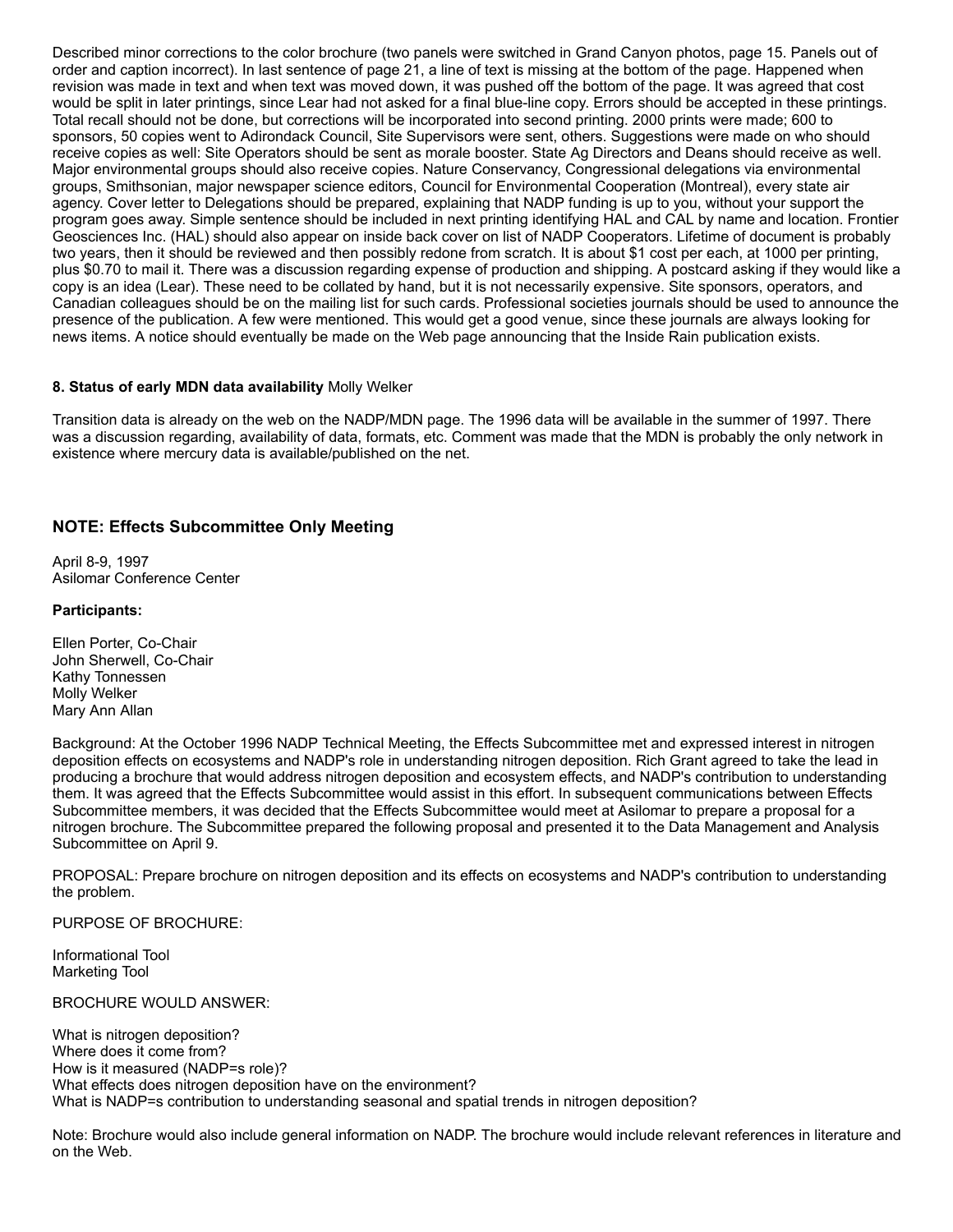#### BROCHURE AUDIENCE:

Site sponsors and operators, SAES and others identified as audience for "Inside Rain."

#### BROCHURE LENGTH AND SCOPE:

Maximum length 4 pages. The brochure would include general, broad descriptions of problem, with references to other information sources for more specific information (e.g., webpages of NADP, EPA, EMAP, Chesapeake Bay, and NAWQA). An example of a similar brochure that could be used as a model is the USGS brochure on mercury and its effects.

TOPICS AND LEADS:

Introduction (Lead: Ellen Porter) What is nitrogen deposition? Where does it come from? How/when/where is it collected and measured? The nitrogen cycle NADP isopleth maps of nitrogen deposition

AREAS OF CONCERN:

Agriculture (Lead: Rich Grant) Estuaries (Lead: John Sherwell) Terrestrial (Lead: Kathy Tonnessen)

Brochure Production (Lead: Molly Welker, with help from Coordination Office) - Brochure will be produced in the Coordination Office in a format compatible with the Web.

Completion Date: Committee proposes to have a draft to the DMAS by the Fall 1997 Technical Meeting (see below). Committee members will provide draft sections to Molly Welker by July 1.

# **Summary of Motions and Proposed Actions from the Spring 1997 Interim Meeting**

## Joint Sessions

**1)** Committee was formed to explore ways to improve the usefulness of the data collected during site audits by responding to the EPA's Initial Comments Request (ICR) . The committee will report their suggestions to the executive committee for approval and then present them to the EPA. Chair Scott Dossett, members Susan Smith and John Gordon.

**2)** Motion: USGS will prepare subsequent editions of the report "Uses of NADP Data' (Nilles et al.). It was agreed that the goal would be to have the next edition available for the fall 1998 meeting and then on approximately a 2 year cycle thereafter. Passed unanimously.

**3)** Motion: Ad hoc committee should be formed to address NADP marketing issues and make a general outline for presentation to Executive and Budget Committees at the next meeting. Passed unanimously. Committee Chair Gary Lear; members John Sherwell, Mary Ann Allan, Mark Nilles, and Scott Dossett.

**4)** Motion: Update winterization-notification letters to reflect data presented by Andrea on the percentage of frozen samples received at a given site when the rain gage is not winterized.

Amendment: Andrea Morden-Moore, Scott Dossett, and Van Bowersox will determine the method of notification (e.g. separate letters per site, CALendar, etc.) in the near future (before mid-summer). Passed unanimously.

**5)** Motion: Grant 6-month extension for exemption for field chemistry at TX10. Passed unanimously.

**6)** Motion: Name of NY99 will remain as West Point. All that is possible will be done to credit Black Rock Forest Consortium for their involvement. Passed unanimously.

**7)** Motion: CO and CAL will work with CO98 so they will begin to use the alter shield for their rain gage data. CO98 should stop reporting data from the Nipher shielded rain gage and report alter shielded data instead. Passed unanimously.

**8)** Motion: Separate QA plans will be written for NADP and MDN by Molly Welker. The AIRMoN QA plan will be written by the CAL. Passed unanimously.

**9)** Motion: Propose to Executive and Budget Committees that "dry added" samples be eliminated as a cost saving measure, to be replaced by the Field Blank program. Passed unanimously.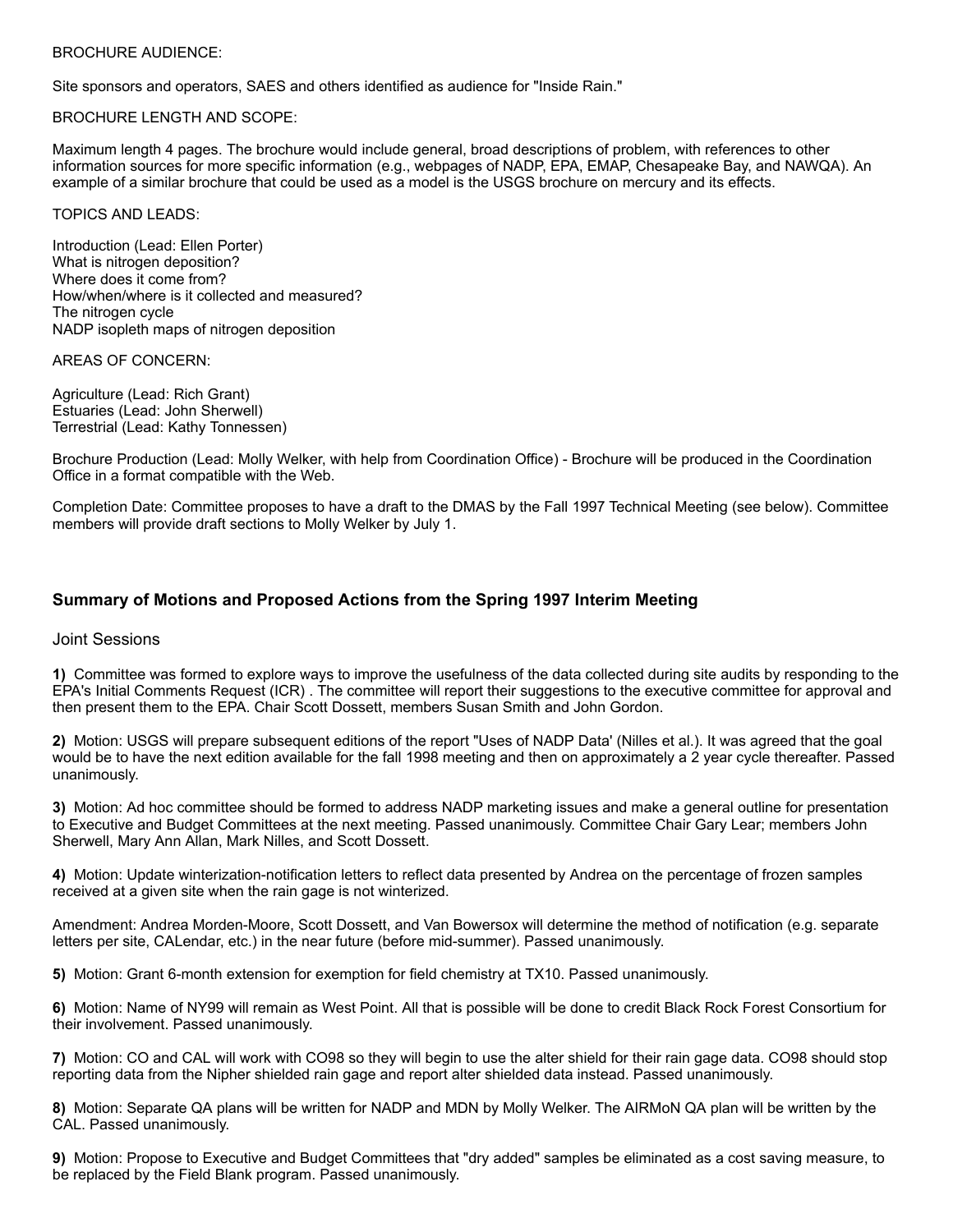**10)** Motion: Propose to Executive and Budget Committees that production of a hard copy NADP annual data report could be eliminated if necessary as a cost saving measure. Passed unanimously.

**11)** Motion: Proposed policy for archive sub-sampling. Requests for sub-sampling of archive samples will be forwarded to the NADP coordinator. Requests for sub-sampling of archive samples will be forwarded by the NADP coordinator to the Chair of the effects committee and to the Director of the CAL. These three individuals will comprise an ad-hoc subcommittee of the executive committee to prepare a sub-sampling plan. Annually (or semiannually as needed), a conference call will be initiated between the ad-hoc committee and the investigators requesting archive samples. During this call, develop a sub-sampling arrangement for the following year. If the requesters cannot agree on a plan, the ad-hoc committee will develop a plan following the call. The plan will be approved at the Fall or Spring executive committee meeting. Implementation of the plan will be carried out by the Director of the CAL. Other requirements. An individual requester or the EXEC committee may terminate the arrangement at any time. Present progress at the NADP Technical committee. Credit the network in all publications and presentations based on data. Accept the plan described above.

Ammendment1: Issues to be resolved by ad hoc committee before Exec. Committee meeting. Committee to be composed of Effects Subcommittee Chair, Director of CAL, and coordinator of CO.

Amend. 2: Chair of this committee will be CO Coordinator (Lear). J. Sherwell and Van Bowersox are committee members.

Amend. 3: There will be a charge for utilizing the sample archive.

Amend. 4: There will be a six-month delay period before release of archive samples.

Amend. 5: Other details to be worked out by the committee.

Motion passed as amended.

**12)** Motion: All presenters will provide information for inclusion in the minutes in html or WP7 format for text, and gif format for figures or their presentations will not be included in the minutes.

Amendment 1: Presenters should submit what they have no matter what the format, rather than not submitting anything. CO will assist. New material is not requested, the presenters need to send what they want to become part of the minutes.

Amendment 2: Allow 10 days after the meeting to send materials to the secretaries.

Motion passed unanimously as amended.

## **NOS Only Session**

**13)** Motion: To approve the fall minutes from the Williamsburg meeting. Passed unanimously.

**14 )**Motion: After this Site Operation Manual revision, updates will be annual and submitted on a section by section basis at the Spring meetings. Passed unanimously.

A committee was formed to review and give editorial comments for the current Site Operators Manual revision, consisting of::

Joel Frisch, USGS Susan Randall, MPCA Jim Trochta, WI25 operator Cathy Copeland, CO

**15)** Motion: The Coordination Office proceed with developing a relationship with an outside person to repair the COED equipment. The expense is at the discretion of the Coordination Office. Immediately start motor box, sensor and event recorder work and report results at the next meeting. Passed unanimously.

**16)** Motion: Replace 20 rain gages as a goal for the remainder of 1997. Passed unanimously.

**17)** Motion: Implement rain gage replacement at an interval of every 5 years for each site, which is approximately 40 gages a year. Amendment - Generate a rain gage replacement requirement statement which will be presented to executive committee and the budget committee. Passed unanimously.

The committee to write the cost justification for the 40 gages per year:

Susan Smith (chair) Joel Frisch Scott Dossett